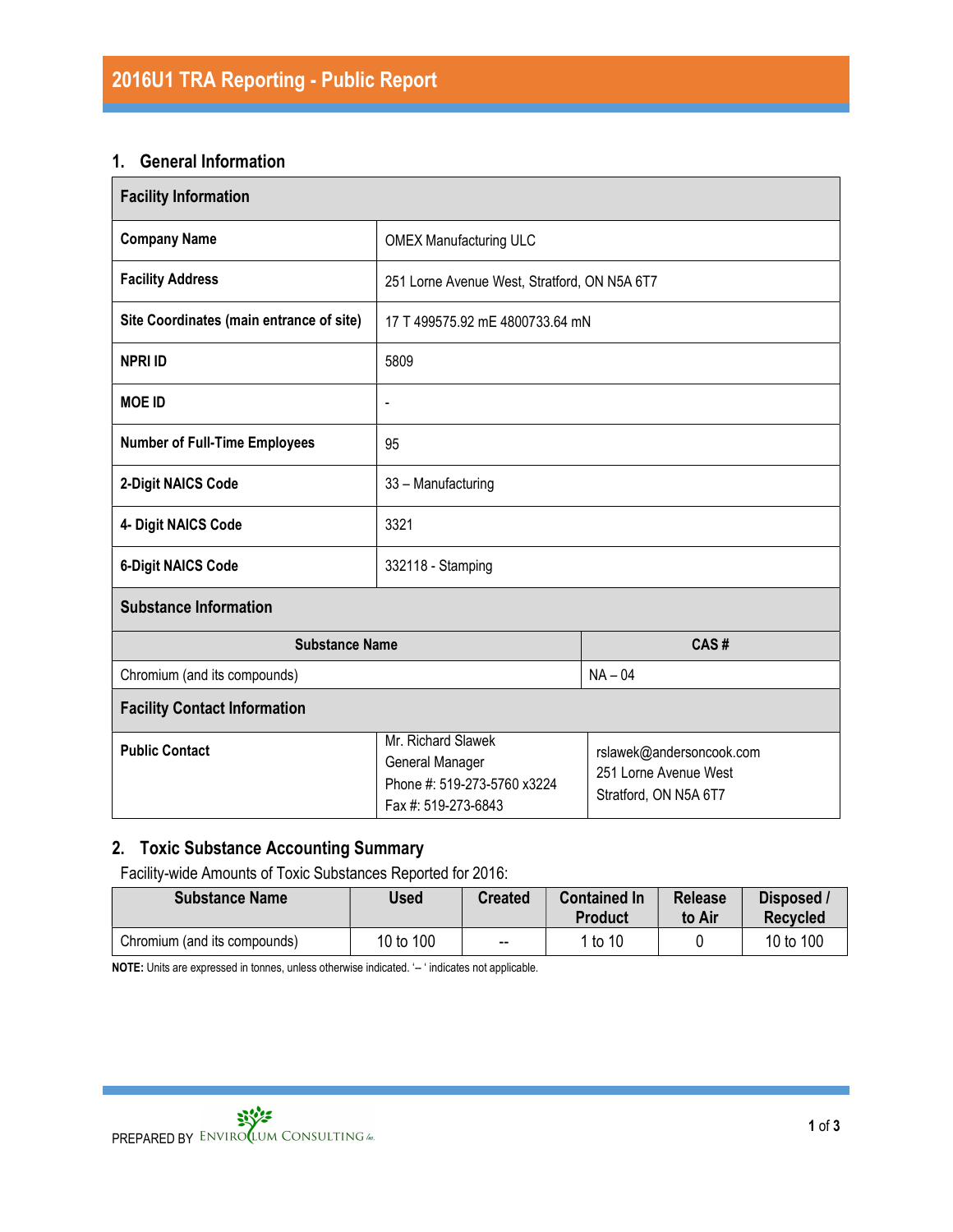### 3. Quantification Comparison to Previous Year

|                                  | <b>Unit</b> | 2016      | 2015      | Change<br>(Unit) | Change<br>$(\%)$ | <b>Rationale for Change</b>                                  |
|----------------------------------|-------------|-----------|-----------|------------------|------------------|--------------------------------------------------------------|
| Used                             | Tonnes      | 10 to 100 | 10 to 100 | $0$ to 1         | $+1.3$           | Decreased usage of metals                                    |
| Created                          |             |           |           |                  |                  | containing Cr, otherwise no<br>significant change in overall |
| Contained In Product             | Tonnes      | 1 to 10   | 1 to 10   | $0$ to 1         | $\downarrow$ 1.3 | usage and in recycling.                                      |
| Release to Air                   | Tonnes      | 0         | 0         | 0                | 0                |                                                              |
| Release to Water                 | --          |           |           | --               |                  |                                                              |
| On-site Disposal                 | --          |           |           |                  |                  |                                                              |
| Transferred for Disposal         |             |           |           |                  |                  |                                                              |
| <b>Transferred for Recycling</b> | Tonnes      | 10 to 100 | 10 to 100 | 1 to 10          | 15.4             |                                                              |

3.1 Chromium (and its compounds)

## 4. Objectives

OMEX Mfg ULC does not intend to reduce the use of chromium and its compounds since it is a component of the metals used as per customer quality standard requirements.

### 5. Progress in Implementing Plan

This section does not apply since no feasible reduction options are available for implementation at this time.

For information on on-site releases from the facility, as well as disposal and off-site recycling information please refer to National Pollutant Release Inventory's website: http://www.ec.gc.ca/inrp-npri/.